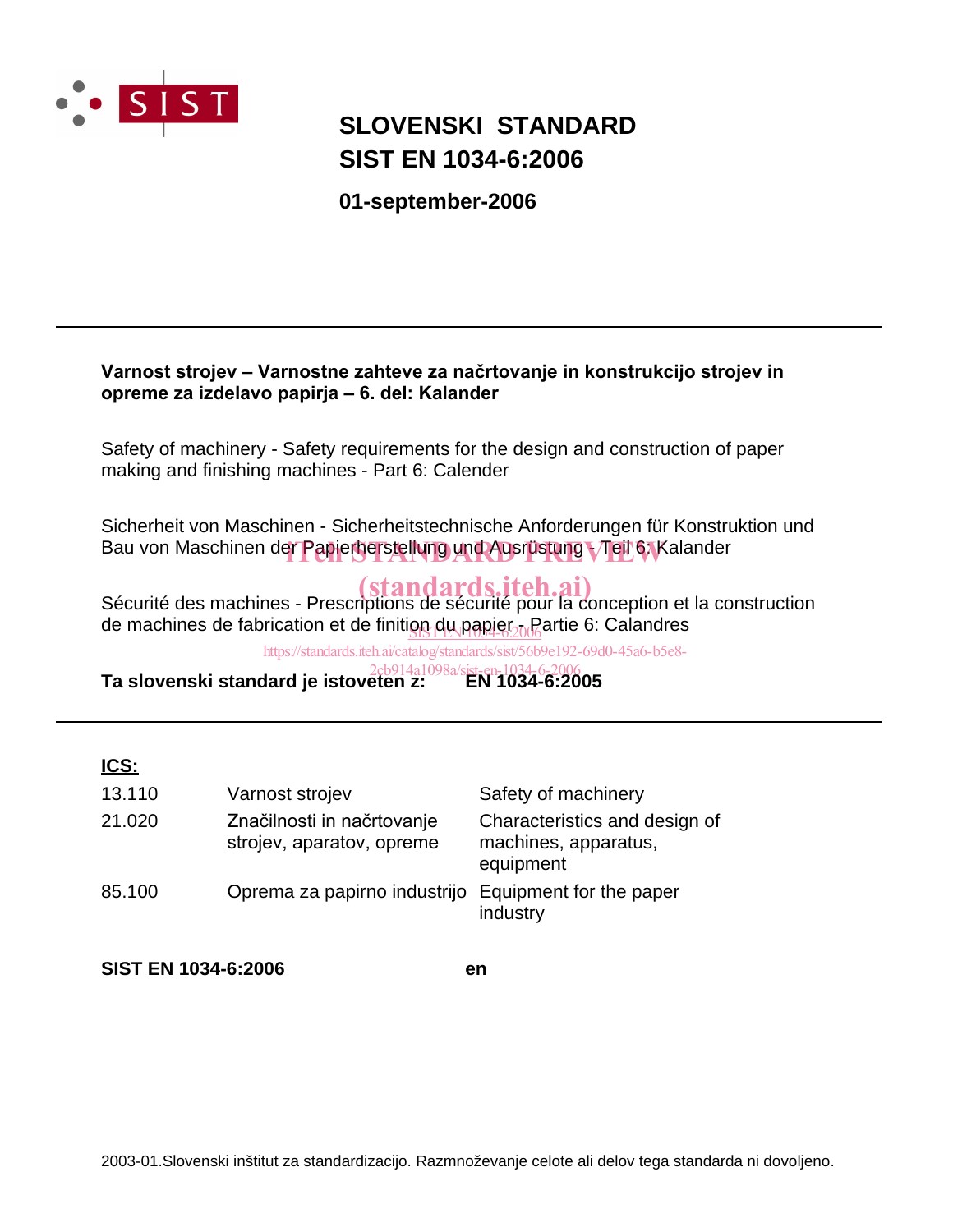**SIST EN 1034-6:2006**

# iTeh STANDARD PREVIEW (standards.iteh.ai)

SIST EN 1034-6:2006 https://standards.iteh.ai/catalog/standards/sist/56b9e192-69d0-45a6-b5e8- 2cb914a1098a/sist-en-1034-6-2006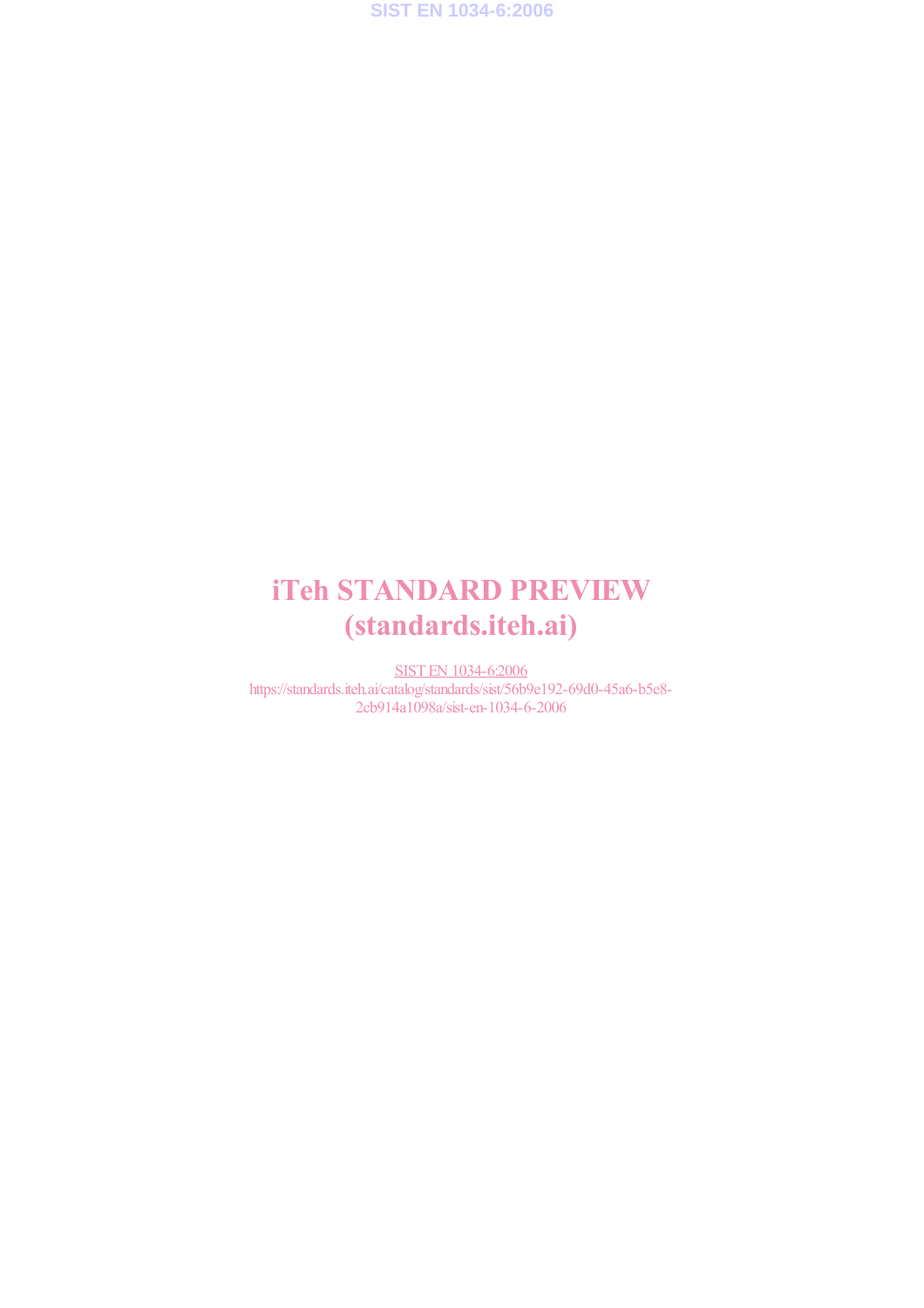#### **SIST EN 1034-6:2006**

# EUROPEAN STANDARD NORME EUROPÉENNE EUROPÄISCHE NORM

# **EN 1034-6**

December 2005

ICS 85.100

English Version

## Safety of machinery - Safety requirements for the design and construction of paper making and finishing machines - Part 6: Calender

Sécurité des machines - Exigences techniques de sécurité pour la conception et la construction de machines de fabrication et de finition du papier - Partie 6: Calandre

Sicherheit von Maschinen - Sicherheitstechnische Anforderungen für Konstruktion und Bau von Maschinen der Papierherstellung und Ausrüstung - Teil 6: Kalander

This European Standard was approved by CEN on 4 November 2005.

CEN members are bound to comply with the CEN/CENELEC Internal Regulations which stipulate the conditions for giving this European Standard the status of a national standard without any alteration. Up-to-date lists and bibliographical references concerning such national standards may be obtained on application to the Central Secretariat or to any CEN member.

This European Standard exists in three official versions (English, French, German). A version in any other language made by translation under the responsibility of a CEN member into its own language and notified to the Central Secretariat has the same status as the official versions. (standards.iteh.ai)

CEN members are the national standards bodies of Austria, Belgium, Cyprus, Czech Republic, Denmark, Estonia, Finland, France, Germany, Greece, Hungary, Iceland, Ireland, Italy, <u>Eatvia, Lithuania, (Luxem</u>bourg, Malta, Netherlands, Norway, Poland, Portugal, Slovakia, Slovenia, Spain, Sweden, Switzerland and United Kingdom.<br>https://sist/56b9e192-69d0-45a6-b5e8-

2cb914a1098a/sist-en-1034-6-2006



EUROPEAN COMMITTEE FOR STANDARDIZATION COMITÉ EUROPÉEN DE NORMALISATION EUROPÄISCHES KOMITEE FÜR NORMUNG

**Management Centre: rue de Stassart, 36 B-1050 Brussels**

Ref. No. EN 1034-6:2005: E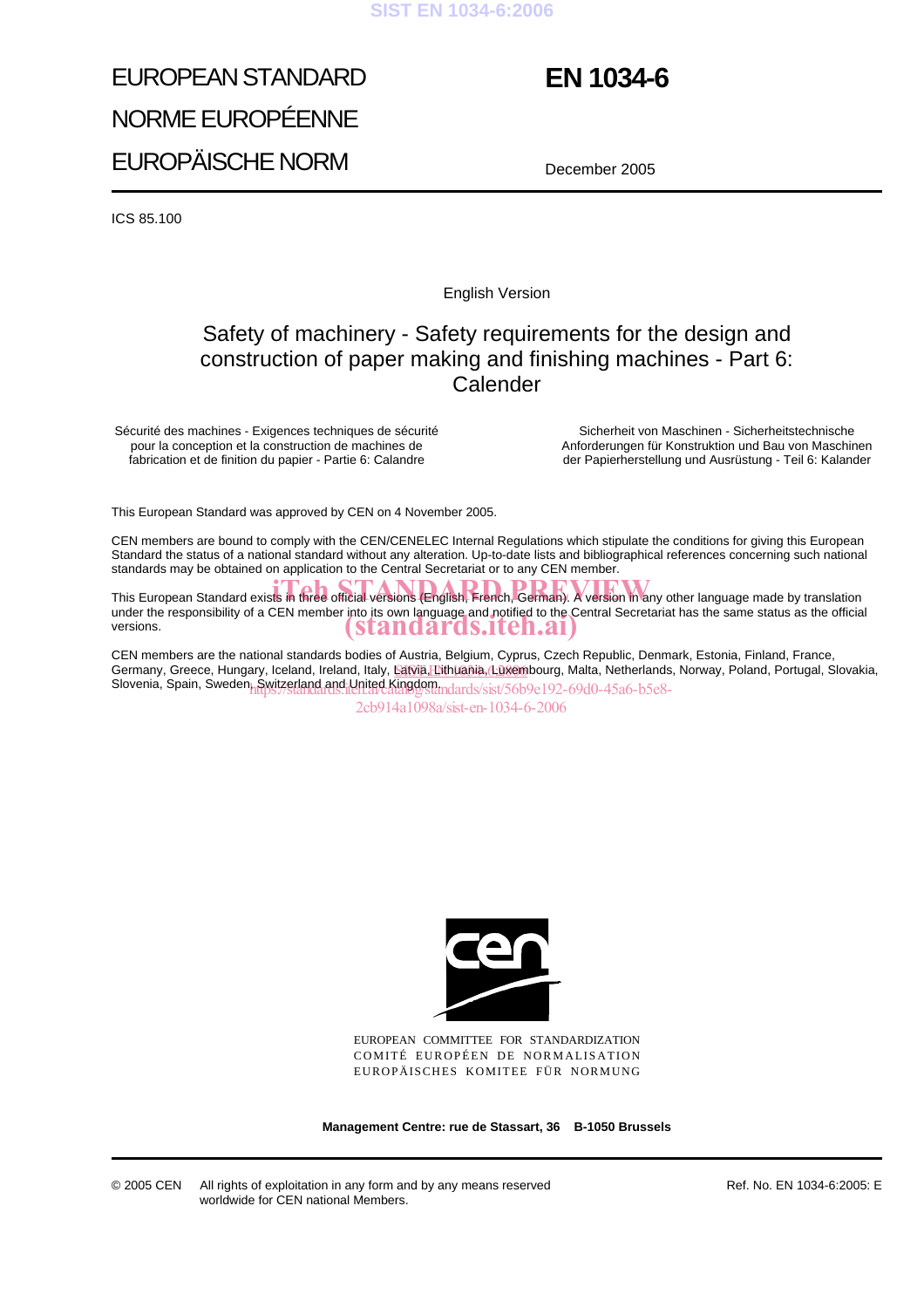# **Contents**

| 1              |                                                                                      |  |  |  |
|----------------|--------------------------------------------------------------------------------------|--|--|--|
| $\mathbf{2}$   |                                                                                      |  |  |  |
| 3              |                                                                                      |  |  |  |
| 4              |                                                                                      |  |  |  |
| 5<br>5.1       |                                                                                      |  |  |  |
| 5.2            |                                                                                      |  |  |  |
| 5.3            |                                                                                      |  |  |  |
| 5.4<br>5.5     |                                                                                      |  |  |  |
| 5.6            |                                                                                      |  |  |  |
| 5.7            |                                                                                      |  |  |  |
| 5.8<br>5.9     |                                                                                      |  |  |  |
| 5.10           |                                                                                      |  |  |  |
| 5.11           |                                                                                      |  |  |  |
| 5.12           |                                                                                      |  |  |  |
| 5.13<br>5.14   |                                                                                      |  |  |  |
| 5.15           |                                                                                      |  |  |  |
| 5.16           |                                                                                      |  |  |  |
| 5.17           |                                                                                      |  |  |  |
| 5.18<br>5.19   |                                                                                      |  |  |  |
| 5.20           | Control systems, emergency stopping, energy isolation of lifting platforms 20        |  |  |  |
| 5.21           |                                                                                      |  |  |  |
| 5.22           |                                                                                      |  |  |  |
| 5.23<br>5.24   |                                                                                      |  |  |  |
| 5.25           |                                                                                      |  |  |  |
| 5.26           |                                                                                      |  |  |  |
| 5.27           |                                                                                      |  |  |  |
| 5.28           |                                                                                      |  |  |  |
| 6              |                                                                                      |  |  |  |
| $\overline{7}$ |                                                                                      |  |  |  |
| 7.1<br>7.2     |                                                                                      |  |  |  |
| 7.3            |                                                                                      |  |  |  |
|                | Annex ZA (informative) Relationship between this European Standard and the Essential |  |  |  |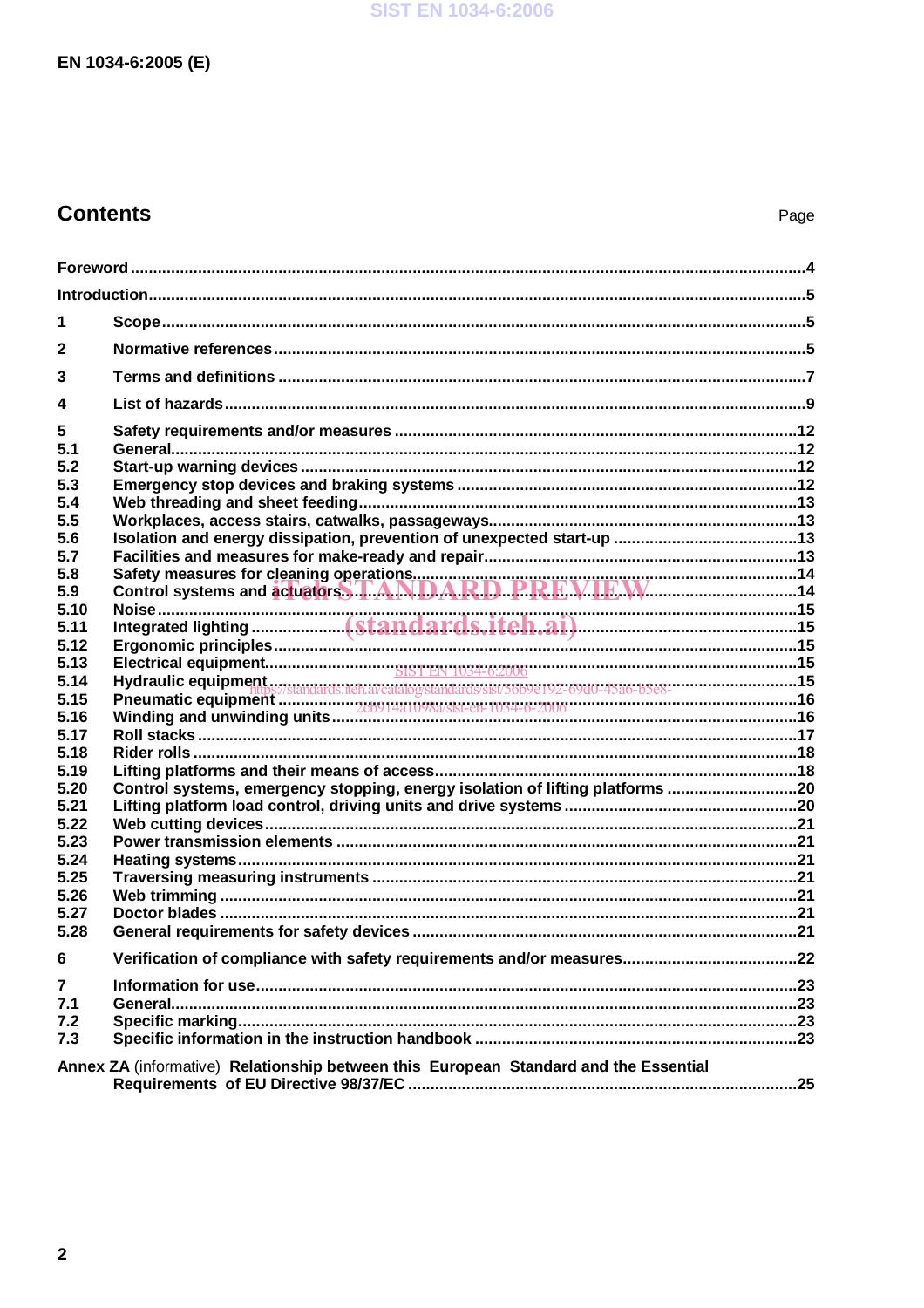### **Figures**

#### **Tables**

# iTeh STANDARD PREVIEW (standards.iteh.ai)

SIST EN 1034-6:2006 https://standards.iteh.ai/catalog/standards/sist/56b9e192-69d0-45a6-b5e8- 2cb914a1098a/sist-en-1034-6-2006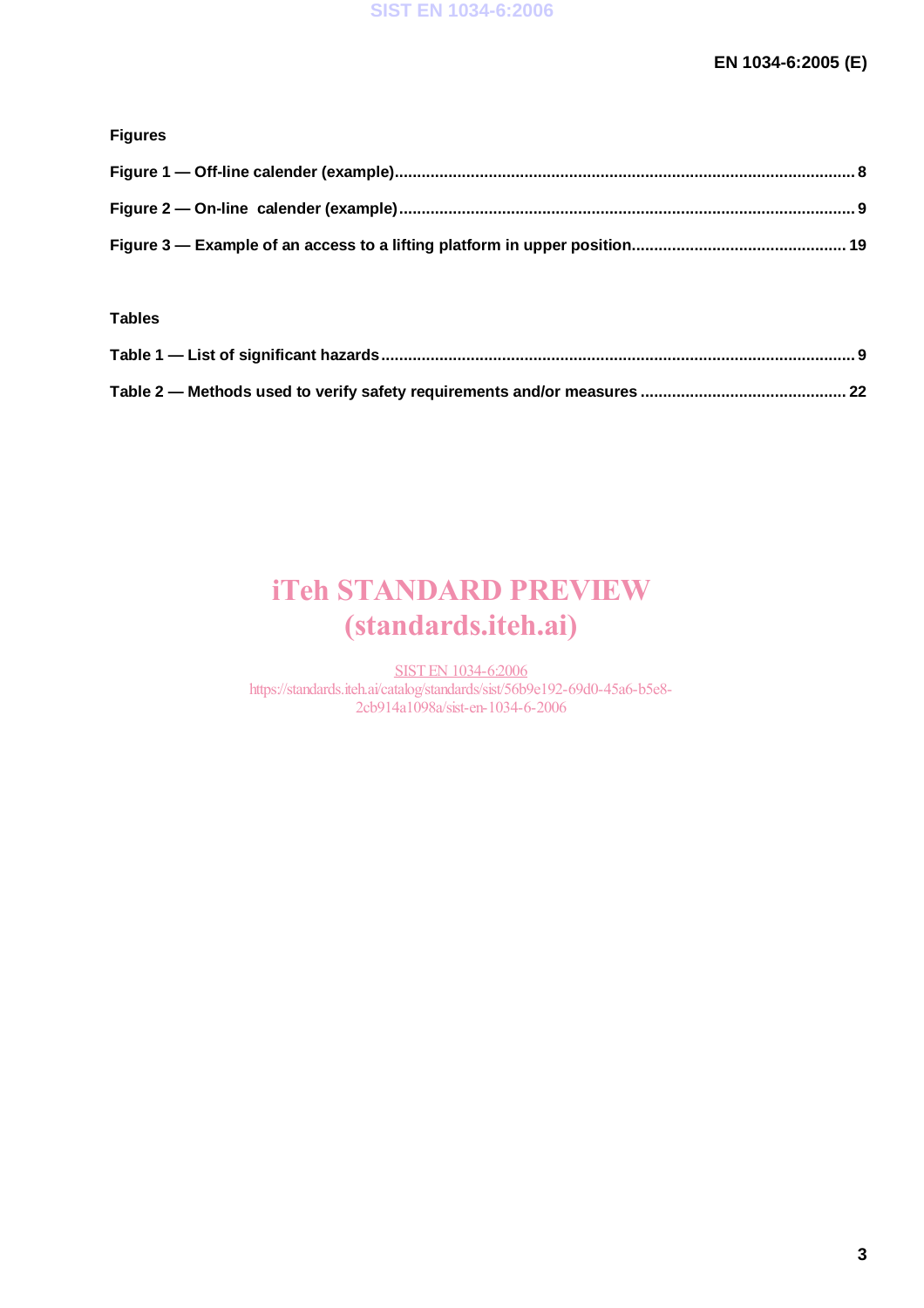### **Foreword**

This document (EN 1034-6:2005) has been prepared by Technical Committee CEN/TC 198 "Printing and paper machinery - Safety", the secretariat of which is held by DIN.

This European Standard shall be given the status of a national standard, either by publication of an identical text or by endorsement, at the latest by June 2006, and conflicting national standards shall be withdrawn at the latest by June 2006.

This document has been prepared under a mandate given to CEN by the European Commission and the European Free Trade Association, and supports essential requirements of EU Directive(s).

For relationship with EU Directive(s), see informative Annex ZA, which is an integral part of this document.

According to the CEN/CENELEC Internal Regulations, the national standards organizations of the following countries are bound to implement this European Standard: Austria, Belgium, Cyprus, Czech Republic, Denmark, Estonia, Finland, France, Germany, Greece, Hungary, Iceland, Ireland, Italy, Latvia, Lithuania, Luxembourg, Malta, Netherlands, Norway, Poland, Portugal, Slovakia, Slovenia, Spain, Sweden, Switzerland and the United Kingdom.

# iTeh STANDARD PREVIEW (standards.iteh.ai)

SIST EN 1034-6:2006 https://standards.iteh.ai/catalog/standards/sist/56b9e192-69d0-45a6-b5e8- 2cb914a1098a/sist-en-1034-6-2006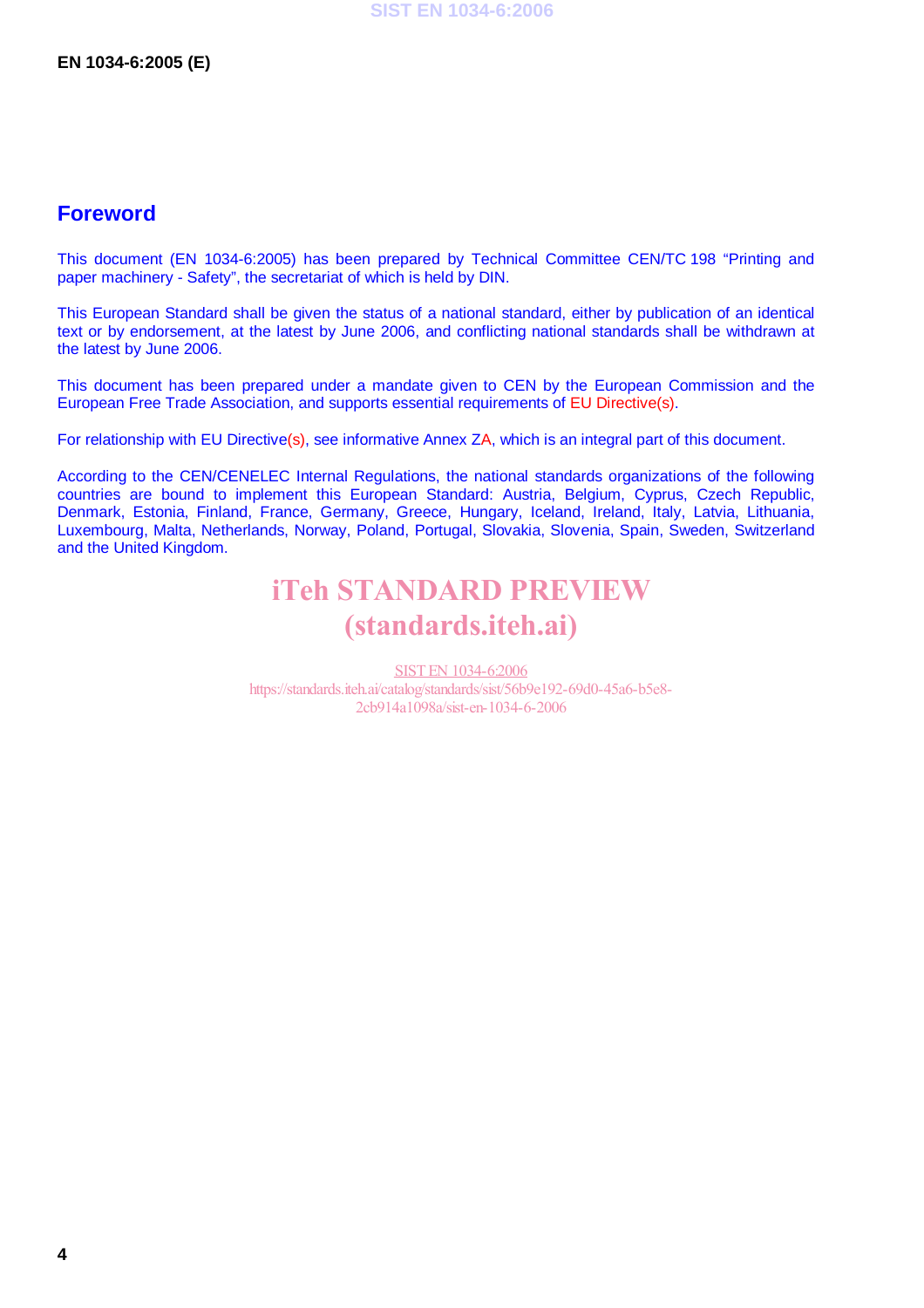## **Introduction**

This European Standard is a type C standard as stated in EN ISO 12100-1:2003.

The machinery concerned and the extent to which hazards, hazardous situations and events are covered are indicated in the scope of this European Standard.

For machines that have been designed and built according to the provisions of this type C standard, the following stipulation applies: When provisions of this type C standard are different from those which are stated in type A or B standards or from provisions made in EN 1034-1:2000, the provisions of this type C standard take precedence over the provisions of the other standards.

### **1 Scope**

This European Standard applies to calenders intended for use in paper making and finishing and shall be used together with EN 1034-1:2000. It deals with all significant hazards listed in clause 4. Related safety requirements and/or measures are described in clause 5.

It does not cover hazards connected with lifting operations required for changing rolls, inserting reels into the it does not cover hazards comiceted with many operations required for enarging rolls, inserting recist<br>unwinding unit, removal of reels from the winding unit and heating systems for heating calender rolls..

This European Standard is not applicable to calenders that have been manufactured before the date of publication of this standard.

#### SIST EN 1034-6:2006

**2 Normative references**  https://standards.iteh.ai/catalog/standards/sist/56b9e192-69d0-45a6-b5e8- 2cb914a1098a/sist-en-1034-6-2006

The following referenced documents are indispensable for the application of this document. For dated references, only the edition cited applies. For undated references, the latest edition of the referenced document (including any amendments) applies.

prEN 81-41:2004, Safety rules for the construction and installation of lifts — Special lifts for the transport of persons and goods — Part 41: Vertical lifting platforms intended for use by persons with impaired mobility

EN 294:1992, Safety of machinery — Safety distances to prevent danger zones being reached by the upper limbs

EN 349:1993, Safety of machinery — Minimum gaps to avoid crushing of parts of the human body

EN 418:1992, Safety of machinery — Emergency stop equipment — Functional aspects — Principles for design

EN 563:1994, Safety of machinery — Temperatures of touchable surfaces — Ergonomics data to establish temperature limit values for hot surfaces

EN 894-1:1997, Safety of machinery — Ergonomic requirements for the design of displays and control actuators — Part 1: General principles for human interactions for displays and control actuators

EN 894-2:1997, Safety of machinery — Ergonomic requirements for the design of displays and control actuators — Part 2: Displays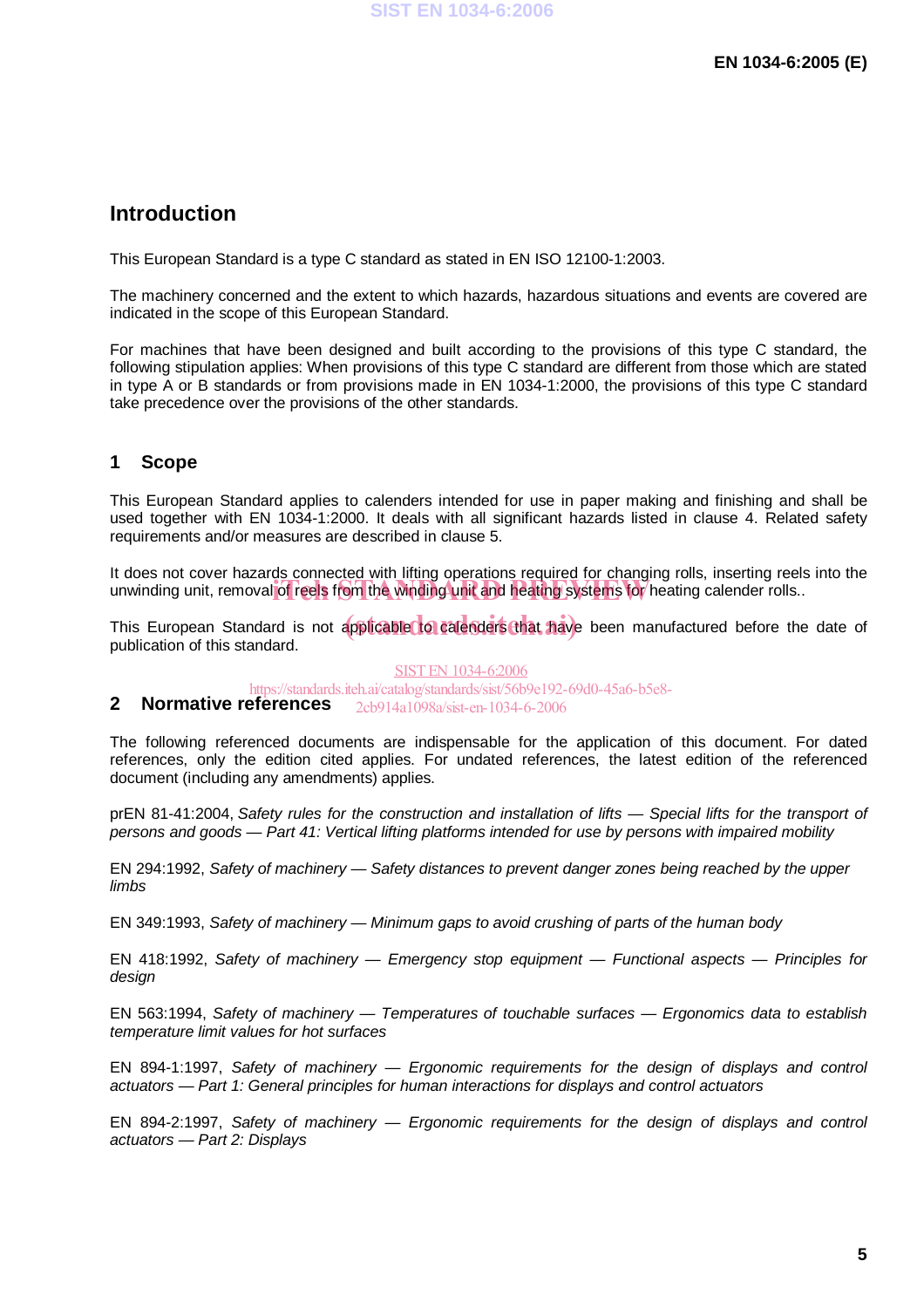#### **SIST EN 1034-6:2006**

#### **EN 1034-6:2005 (E)**

EN 953:1997, Safety of machinery — Guards — General requirements for the design and construction of fixed and movable guards

EN 954-1:1996, Safety of machinery — Safety related parts of control systems — Part 1: General principles for design

EN 982:1996, Safety of machinery - Safety requirements for fluid power systems and their components -**Hydraulics** 

EN 983:1996, Safety of machinery — Safety requirements for fluid power systems and their components — **Pneumatics** 

EN 999:1998, Safety of machinery — The positioning of protective equipment in respect of approach speeds of parts for the human body

EN 1034-1:2000, Safety of machinery — Safety requirements for the design and construction of paper making and finishing machines - Part 1: Common requirements

EN 1037:1995, Safety of machinery — Prevention of unexpected start-up

EN 1050:1996, Safety of machinery — Principles for risk assessment

EN 1088:1995, Safety of machinery — Interlocking devices associated with guards — Principles for design and selection

EN 1127-1:1997, Explosive atmospheres **T** Explosion prevention and protection  $\rightarrow$  Part 1: Basic concepts and methodology and methodology

EN 1760-1:1997, Safety of machinery — Pressure-sensitive safety devices — Part 1: General principles for the design and testing of pressure-sensitive mats and pressure-sensitive floors (standards.iteh.ai)

EN 1760-2:2001, Safety of *machinery* in Pressure-sensitive safety devices — Part 2: General principles for Err Free E.2001, Safety of machinery<br>the design and testing of pressure-sensitive edges and pressure-sensitive bars

EN 13023:2003, Noise measurement methods for printing, paper converting, paper making machines and auxiliary equipment — Accuracy categories 2 and 3

EN 60204-1:1997, Safety of machinery — Electrical equipment — Part 1: General requirements (IEC 60204-1:1997)

EN 60024-11:2000, Safety of machinery — Electrical equipment — Part 11: High-voltage equipment for voltages above 1 000 V AC or 1 500 V DC, but not more than 36 kV (IEC 60204-11:2000)

EN 61000-6-2:2001, Electromagnetic compatibility (EMC) — Part 6-2: Generic standard — Immunity — Part 2: Industrial environment (IEC 61000-6-2:1999, modified)

EN 61496-1:2004, Safety of machinery — Electro-sensitive protective equipment — Part 1: General requirements and tests (IEC 61496-1:2004, modified)

prEN 61496-2:2005, Safety of machinery — Electro-sensitive protective equipment — Part 2: Particular requirements for equipment using active opto-electronic protective devices (AOPDs) (IEC 61496-2:2005)

EN ISO 11957:1996, Acoustics — Determination of sound insulation performance of cabins — Laboratory and in situ measurements (ISO 11957:1996)

EN ISO12100-1:2003, Safety of machinery — Basic concepts — General principles for design — Part 1: Basic terminology, methodology (ISO 12100-1:2003)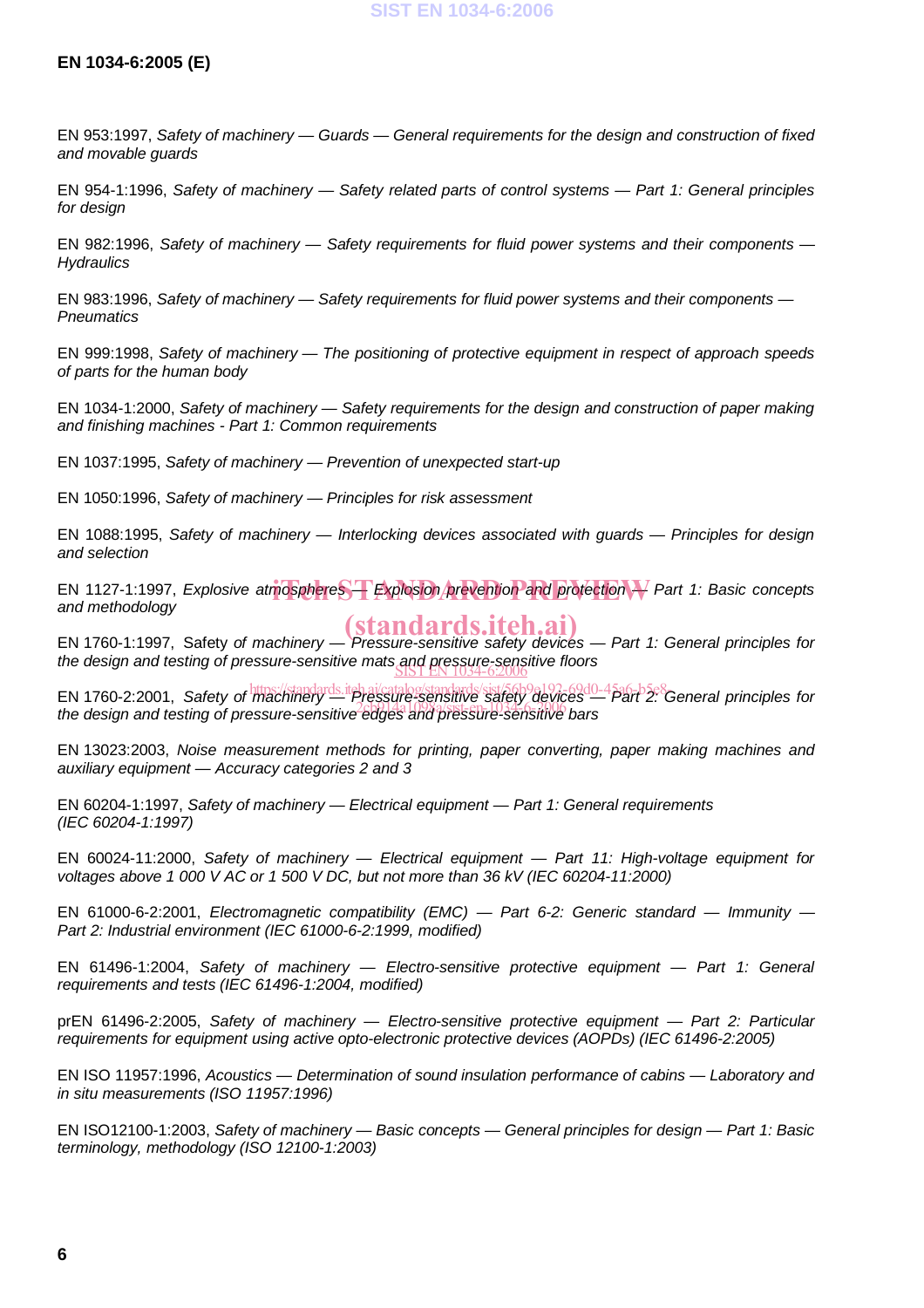EN ISO 12100-2:2003, Safety of machinery — Basic concepts — General principles for design — Part 2: Technical principles and specifications (ISO 12100-2:2003)

EN ISO 14122-1:2001, Safety of machinery — Permanent means of access to machines and industrial plants — Part 1: Choice of a fixed means of access between two levels (ISO 14122-1:2001)

EN ISO 14122-2:2001, Safety of machinery — Permanent means of access to machines and industrial plants — Part 2: Working platforms and gangways (ISO 14122-2:2001)

EN ISO 14122-3:2001, Safety of machinery — Permanent means of access to machines and industrial plants — Part 3: Stairways, stepladders and guard-rails (ISO 14122-3:2001)

### **3 Terms and definitions**

For the purposes of this document, the terms and definitions given in EN 1034-1:2000, EN ISO 12100-1:2003, and the following terms and definitions apply:

#### **3.1**

#### **calender**

machine using two or more adjacent rolls for glazing, smoothing, calibrating or embossing of paper, including the winding unit and unwinding unit if fitted, see 3.2

#### **3.2**

#### **off-line calender**

on-line calender<br>calender with winding and unwinding unit. An example is illustrated in Figure Y

#### **3.3**

# **on-line calender**

calender integrated into a paper making o<u>r coating machine<sub>ó</sub></u>An example is illustrated in Figure 2

https://standards.iteh.ai/catalog/standards/sist/56b9e192-69d0-45a6-b5e8- 2cb914a1098a/sist-en-1034-6-2006

(standards.iteh.ai)

#### **sheet calender**

calender used for glazing individual sheets of paper

**3.5** 

**3.4** 

#### **lifting platform**

lifting device integrated into a calender for people to carry out specific tasks, e.g. web threading, cleaning, maintenance. Often two lifting platforms are provided on the roll stack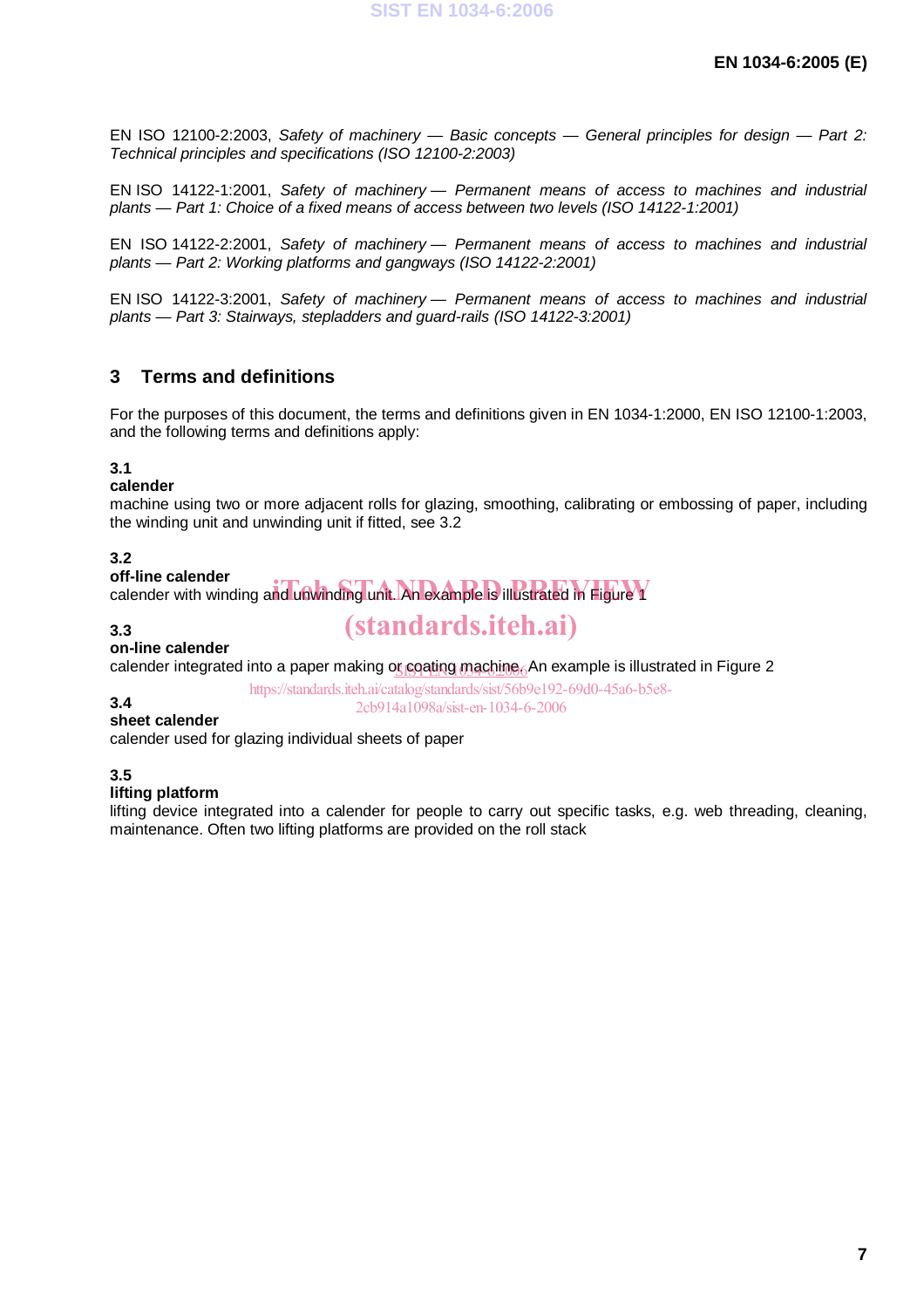

NOTE: Safety devices are not shown.

#### **Key**

1 Unwinding unit

- 2 Lifting appliance
- 3 Roll stack
- 4 Lifting platform
- 5 Shell storage
- 6 Winding unit

# iTeh STANDARD PREVIEW (standards.iteh.ai)

SIST EN 1034-6:2006 https://standards.iteh.ai/catalog/standards/sist/56b9e192-69d0-45a6-b5e8- 2cb914a1098a/sist-en-1034-6-2006

#### **Figure 1 — Off-line calender (example)**